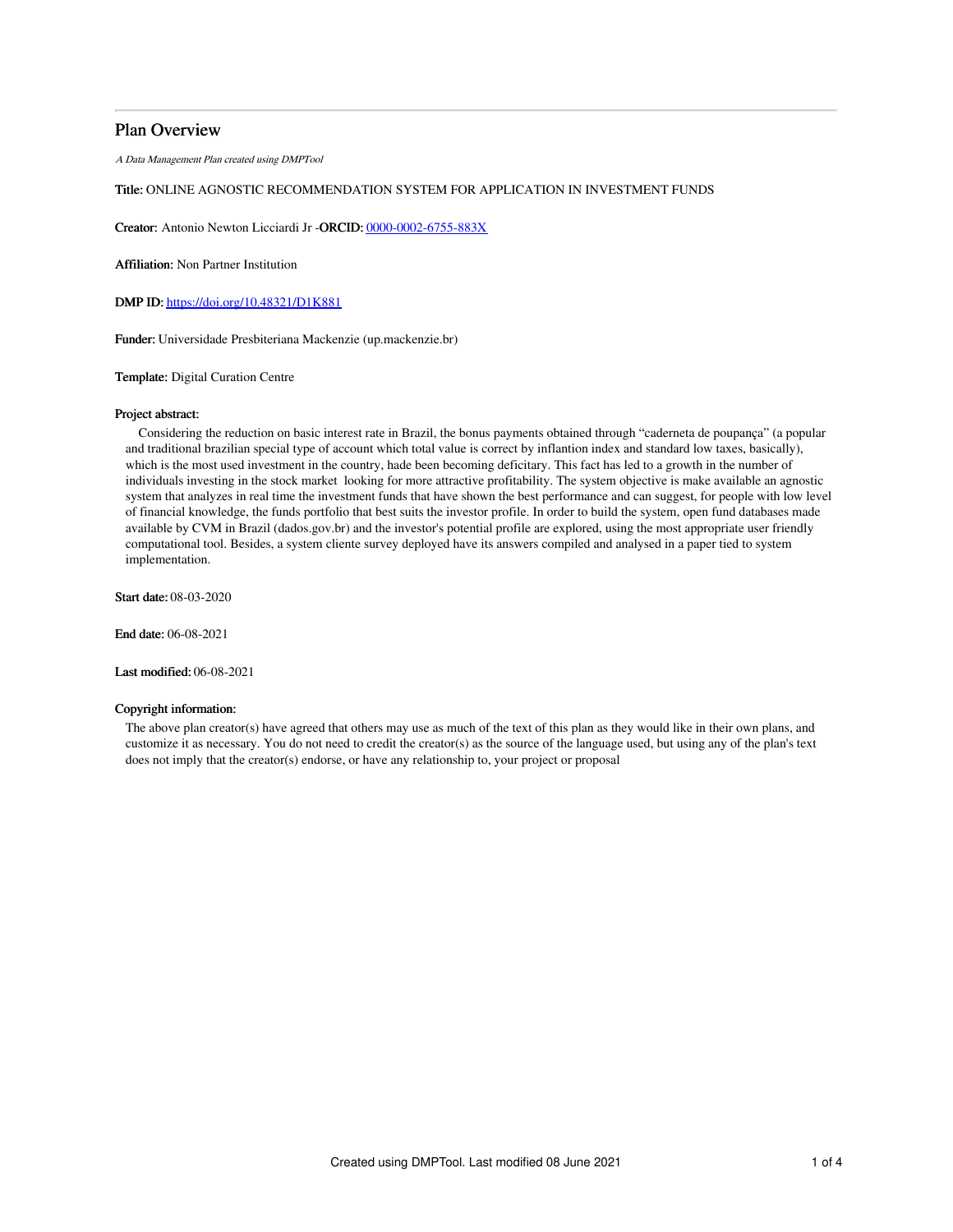## ONLINE AGNOSTIC RECOMMENDATION SYSTEM FOR APPLICATION IN INVESTMENT FUNDS

## Data Collection

#### What data will you collect or create?

Three Datasets are actually uses:

(1) CVM Dataset with Funds information

- this dataset is a kind of catalog of each fund, and from it it is possible to correlate with the data dataset that follows, using CNPJ information (type character). Available information:
	- Fund CNPJ (character -Objective of correlation), Corporate name (character), Manager (character) Registration date (character), Date of cancellation (character), Status (character), Fund classification (character), Type of profitability (character), Fund managing institution (character), CNPJ of the Institution (character), Responsible director (character).

(2) CVM Dataset with Daily Funds information

 $\bullet~$  it has daily information distributed in fields and types on: the Fund's CNPJ (character format), the total value of the fund's portfolio (float format), Equity (float format), the value of the quota (float format), The funding carried out on the day (float format), The redemptions paid on the day (float format), The number of shareholders (int format).

(3) User Information Profile

\* Notice - respecting to Brazilian Law 13.709/18

• Name - indicated by user

e-mail - to receive information on optimal investiment funds to his/her profile Eight answers to questions tha categorizes:

- 0 investor thay would'nt like to take risks on investments,
- 5 categorizations for mid-term investors considering take risks
- 10 investor able to take risks as stock options to achieve better profitability

#### How will the data be collected or created?

- Dataset (1) and (2) are extracted by files available in dados.gov.br (cvm brazilian funds)
- Dataset (3) based are collected by a Google Form proposed to use evaluation and so stored in a Google Sheets.

#### Documentation and Metadata

#### What documentation and metadata will accompany the data?

Documentation is available on Github together Code and Data https://github.com/PauloMoura96/SISTEMA-ELETR-NICO-DE-RECOMENDA-O-AGN-STICO-E-ONLINE-DE-APLICA-O-EM-FUNDOS-DE-INVESTIMENTOS-

#### Ethics and Legal Compliance

#### How will you manage any ethical issues?

There is no ethical issue to be treated, once system respect to Brazilian Data Law number no. 13.709/18

#### How will you manage copyright and Intellectual Property Rights (IP/IPR) issues?

It is an open research. Results were collected for a paper evaluation, but that is no PR/IPR issues.

## Storage and Backup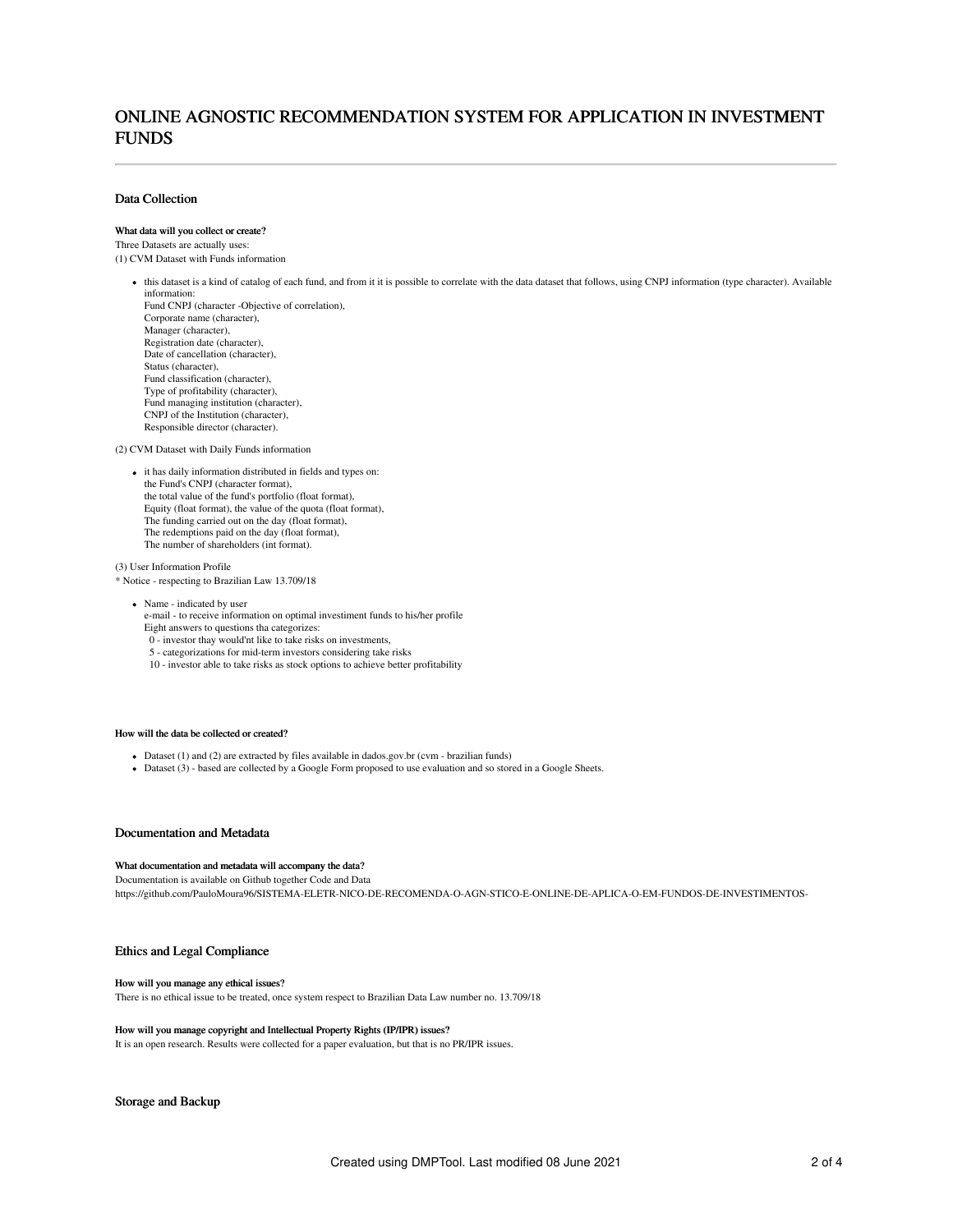#### How will the data be stored and backed up during the research?

System information to replicate and evolve it, it is available on Github. For more information check https://github.com/PauloMoura96/SISTEMA-ELETR-NICO-DE-RECOMENDA-O-AGN-STICO-E-ONLINE-DE-APLICA-O-EM-FUNDOS-DE-INVESTIMENTOS-Internal tables depend only on date/time system is running in python stored in GCS (Google Cloud System) as a PaaS

#### How will you manage access and security?

Admin account rights @ GCS environment

### Selection and Preservation

#### Which data are of long-term value and should be retained, shared, and/or preserved?

All necessary data to recover and run the system is available in Github. https://github.com/PauloMoura96/SISTEMA-ELETR-NICO-DE-RECOMENDA-O-AGN-STICO-E-ONLINE-DE-APLICA-O-EM-FUNDOS-DE-INVESTIMENTOS-There is no retention on data treated in mentioned datasets GCS PaaS exposed, currently, on IP 34.95.230.228

### What is the long-term preservation plan for the dataset?

Preservation with be done considering information @ Github. Also system description and its usage in scientific article. No other long-term preservation intended.

#### Data Sharing

#### How will you share the data?

Data is shared in Github. Research will be also put available in Research Gate, for research proposals

https://github.com/PauloMoura96/SISTEMA-ELETR-NICO-DE-RECOMENDA-O-AGN-STICO-E-ONLINE-DE-APLICA-O-EM-FUNDOS-DE-INVESTIMENTOS-

#### Are any restrictions on data sharing required?

Not at all

## Responsibilities and Resources

#### Who will be responsible for data management?

Mentioned Principal investigator and eventually Project Manager (in fact - engineering advisor professor) are responsible for data (and syste) preservation and its evolution

## What resources will you require to deliver your plan?

Plan execution depend on:

> Google account resource

- > Google Sites tied to this account
- > Google forms tied to this account
- > GCS also tied to account created